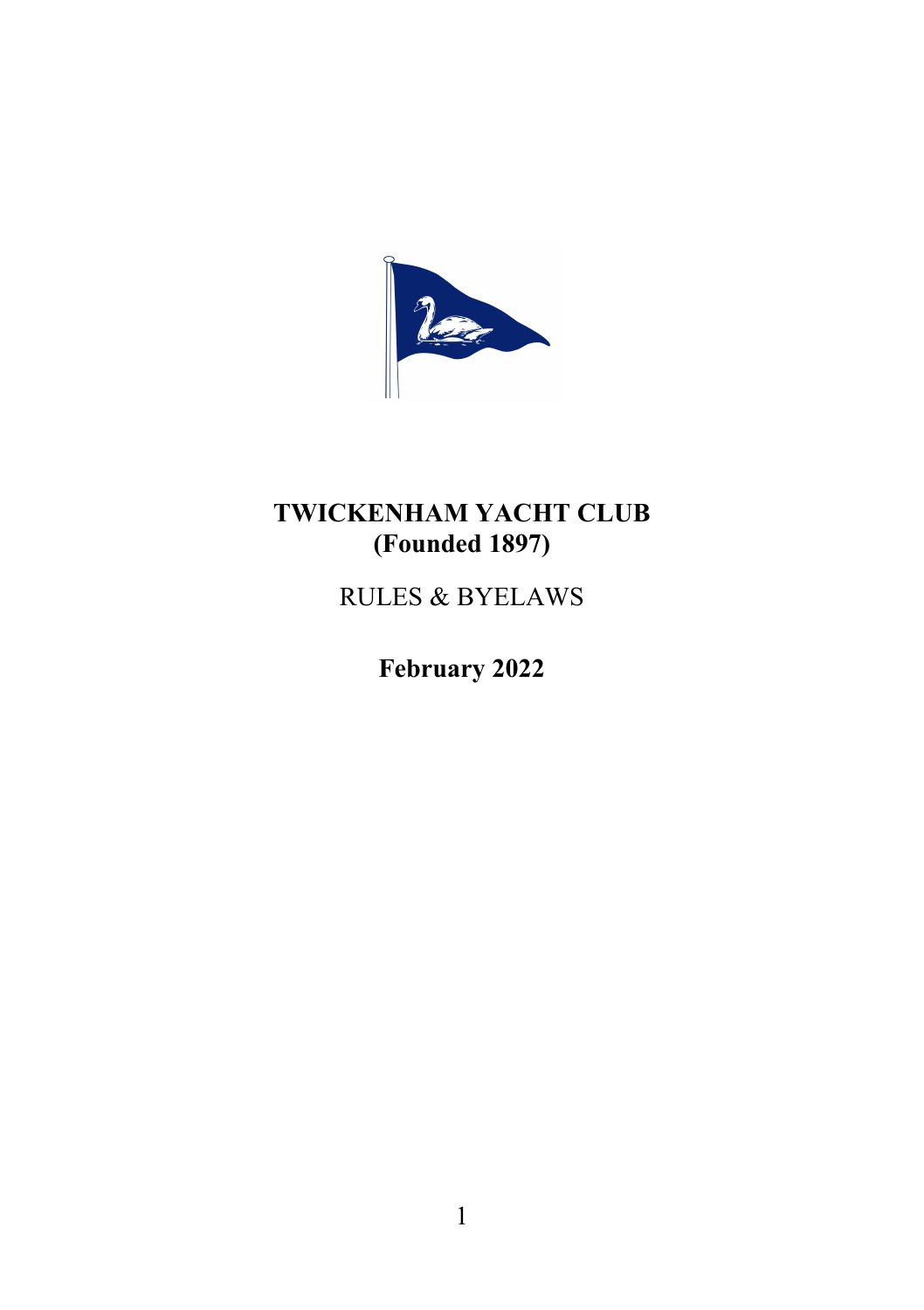# TWICKENHAM YACHT CLUB RULES

1. The name of the Club shall be the "Twickenham Yacht Club". The Club burgee shall be navy blue with a white swan in the centre facing the hoist. The Club badge shall be the Club burgee within a gold wreath.

2. The objectives of the club are to promote and facilitate yachting, boating and associated river activities.

### 3. MEMBERSHIP

Classes of membership shall be as per a. to g. following. Outport, Associate and Honorary members shall not be entitled to helm a boat in Club racing, to hold a Club mooring, to vote at General Meetings, nor to take part in the management of the Club.

### a. Full membership

Any gentleman or lady over the age of 18 years shall be eligible for Full membership and, if elected, shall be entitled to vote at General Meetings, to take part in the management of the Club and to use all the facilities offered by the Club subject to any Rules or Byelaws which may be in force from time to time.

### b. Family membership

For the purpose of this rule any family consisting of husband and wife or partner, or either parent, and their children between the ages of 10 and 18 years shall be eligible for family membership and, if elected, the adult members shall have the same rights and obligations as Full members whilst the children shall be regarded as Cadet members.

### c. Life membership

In recognition of outstanding services to the Club a member of not less than 10 years Full membership may be nominated for election to Life membership. Any such nominations shall be submitted to, and approved by, the General Committee. The election of such members shall take place at a General Meeting and shall require the approval by secret ballot of not less than three-quarters of those present and voting.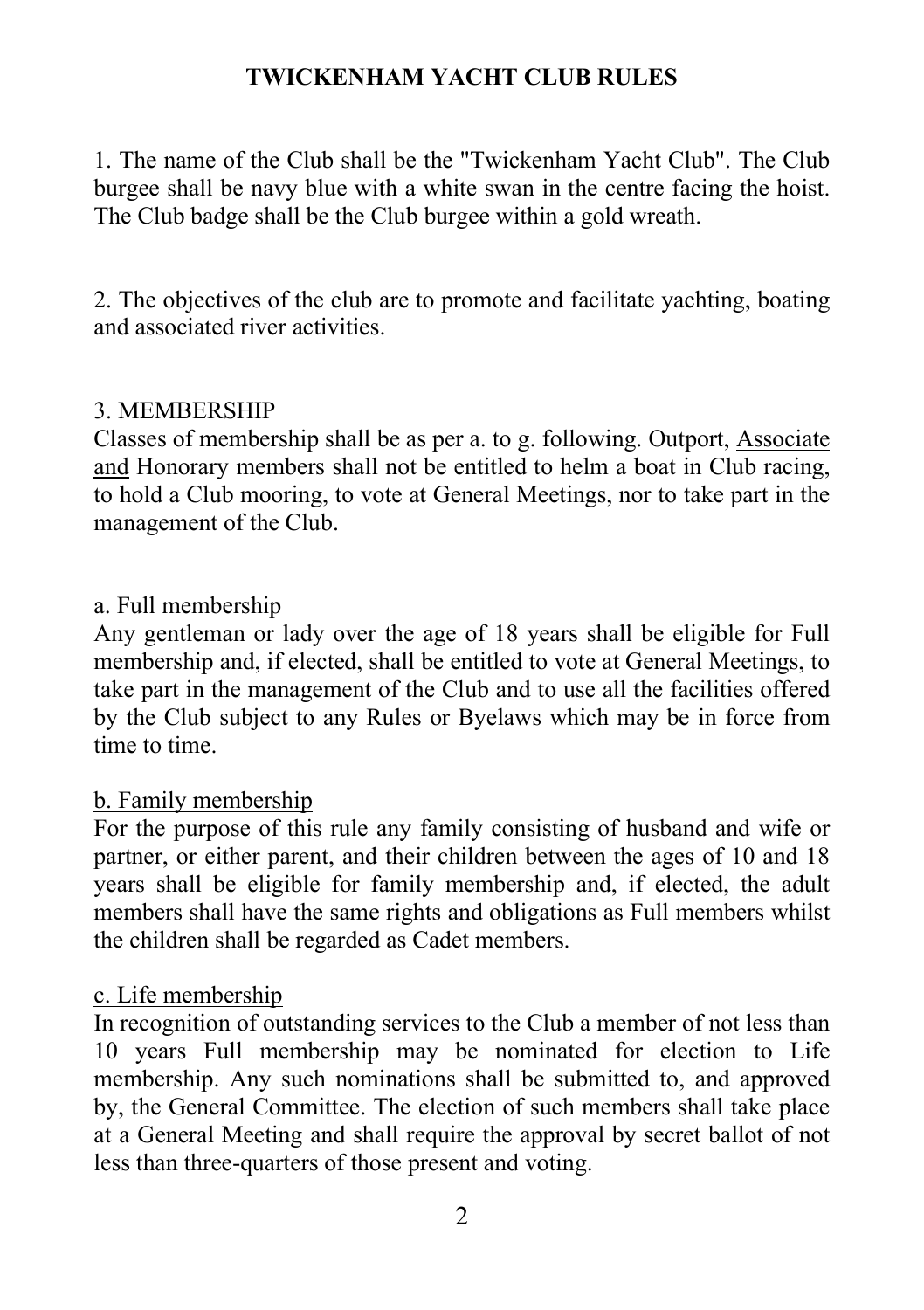## d. Cadet membership

Any boy or girl between the ages of 10 and 18 years shall be eligible for Cadet membership but, if elected, may not vote at General Meetings, nor take part in the management of the Club. The proposer and seconder of a Cadet member, or the parent or parents of such member in the case of family membership, shall be jointly responsible for the conduct of that member.

This class of membership may be restricted in numbers at the discretion of the General Committee.

Cadet membership shall cease immediately upon the attainment by any cadet of his or her 18th birthday at which time an application for Full or Associate membership will be required as prescribed in Rule 3i.

### e. Outport membership

Any person who has held Full membership of the Club for not less than 5 continuous years and who is normally resident not less than 25 miles from the Clubhouse shall be eligible for Outport membership. Those holding Outport membership on  $15<sup>th</sup>$  February 2012 may continue to retain Outport membership.

## f. Honorary membership

Any full member of any other Club recognised by the RYA shall, upon request, and at the discretion of the General Committee, be regarded as an Honorary Member so long as he or she may be visiting the Club. In addition, Honorary membership may be conferred at the discretion of the General Committee upon any person not being a member of the Club, such membership being confirmed by a majority of voting members at the Annual General Meeting in each and every year.

## g. Temporary membership

Any non-member using one of the Club's boats during organized sailing events, attending a course at the Club or participating in any other activities nominated by the General Committee will be granted Temporary membership starting on the first day of the activity and ending after three calendar months or on the last day of the activity if later. Temporary membership will only be granted with the agreement of the Race Officer of the day or the member organizing an activity or upon acceptance onto a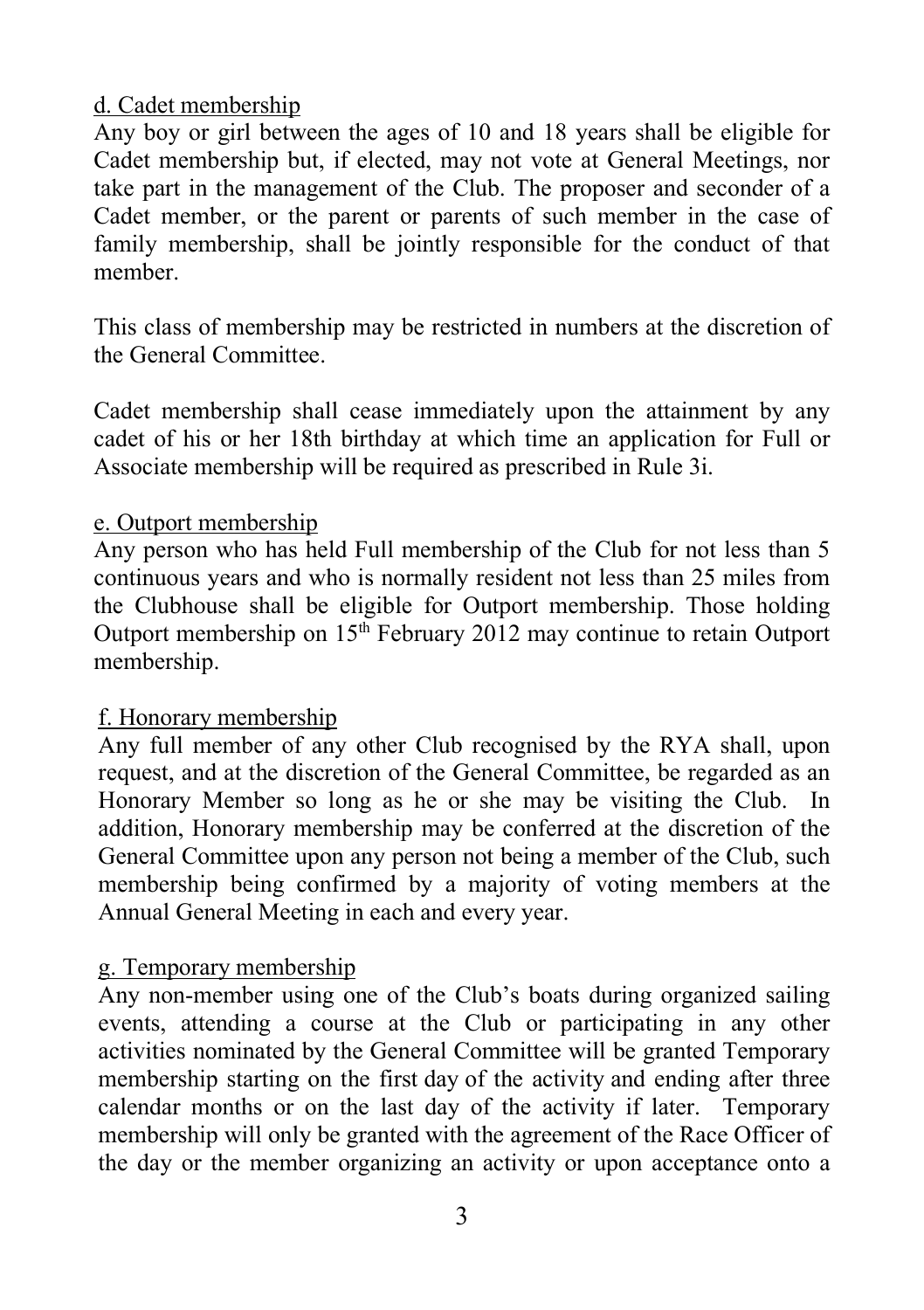course. Temporary members are not permitted to participate in the management of the Club, attend any General Meetings or invite guests to the Club. The General Committee may bar any person from Temporary membership.

### h. Election of members

Candidates for membership of the Club will only be considered for election if the General Committee are satisfied that they are prepared to subscribe to the objectives of the Club.

The election of Full, Family, or Cadet members shall be by secret ballot and wholly at the discretion of the General Committee. Candidates for membership, except for Life and Honorary membership and those transferring to another class of membership, shall be proposed and seconded by Full Members of at least one year's standing, who shall sign a proposal form as prescribed by the General Committee from time to time. The form, to which is to be attached a bank standing order completed and signed by the candidate, shall be countersigned by two members of the General Committee. Only two signatures permitted per visit.

This form shall then be posted on the Club notice board for a period of not less than 14 days before the meeting of the General Committee at which the election shall take place. The consent by vote of not less than three quarters of those present shall secure election. Failure to secure such consent shall, for the time being, exclude a candidate from membership.

## i. Resignation

A member may resign his/her membership at any time by giving notice in writing to the Hon Secretary. Upon resignation he/she shall, subject to the discretion of the General Committee, be liable for payment of his/her Club subscription for the year in which resignation is made and for any other monies outstanding or due to the Club.

## j. Lapse in membership

If the Club subscription of any member which became due on 1 March is not paid by the 30 June following his/her membership shall be deemed to have lapsed and he/she shall not be entitled to use any of the Club facilities.

To ensure compliance with this rule the General Committee may, at their discretion, give notice that such membership has lapsed by posting a notice to this effect on the Club notice board.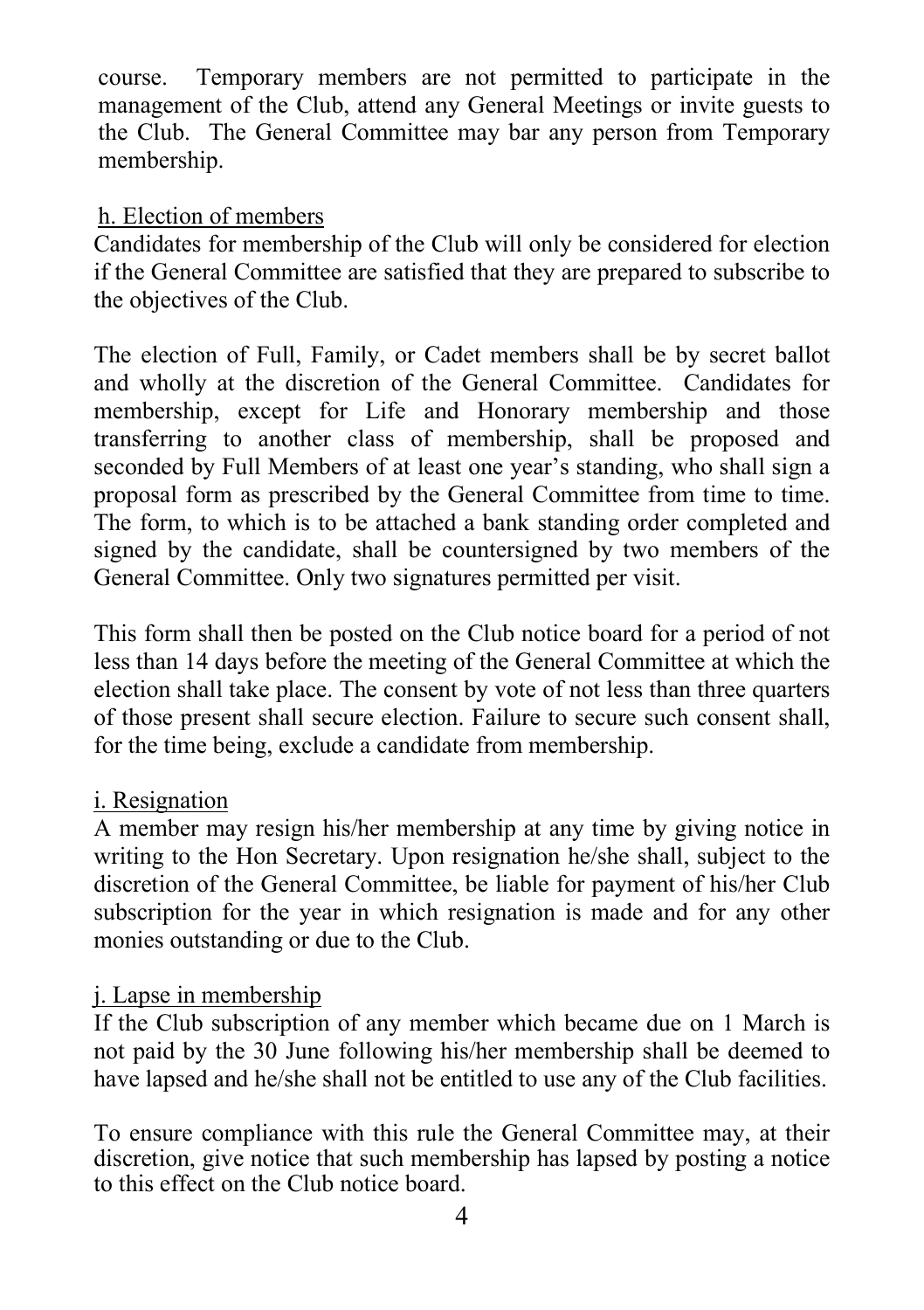# k. Expulsion

Every member of the Club undertakes to comply with these Rules and the Byelaws made by the General Committee. Any refusal, or neglect to do so, or any conduct which is in the opinion of the General Committee considered to be unworthy of a member, or otherwise injurious to the interests of the Club, shall render him/her liable to suspension for a period not exceeding 12 months or to expulsion by the General Committee, provided always that the General Committee has called upon him/her for an explanation of his/her conduct and has given him/her an opportunity of defending himself/herself, or of resigning his/her membership of the Club. The consent of three-quarters of those present and voting by secret ballot shall be necessary to effect a suspension or an expulsion.

# 4. FEES

# a. Entrance fees

An entrance fee shall be payable immediately upon election. In the case of transfer from one class of membership to another the entrance fee shall be at the discretion of the General Committee.

# b. Annual subscriptions

An annual subscription shall be payable upon election and thereafter on 1 March each year. On election after 1 September in any subscription year half the annual subscription shall be payable for that year.

All such fees and subscriptions shall be reviewed and approved by the General Committee at their meeting in September each year for implementation on 1 March following. Details of the current and following years fees and subscriptions will be posted on the Club notice board by 1 October each year. Any Full member wishing to request a Special General Meeting to discuss the level of fees and subscriptions for the following year shall do so in writing before 31 October to the Hon Secretary in accordance with Rule 8.

Any member wishing to transfer to another class of membership shall apply in writing to the Hon. Secretary before 1st February in the year such change is desired.

No adjustment in subscription will be made in the year in which such application is made but any alteration in subscription shall become due on 1 March following.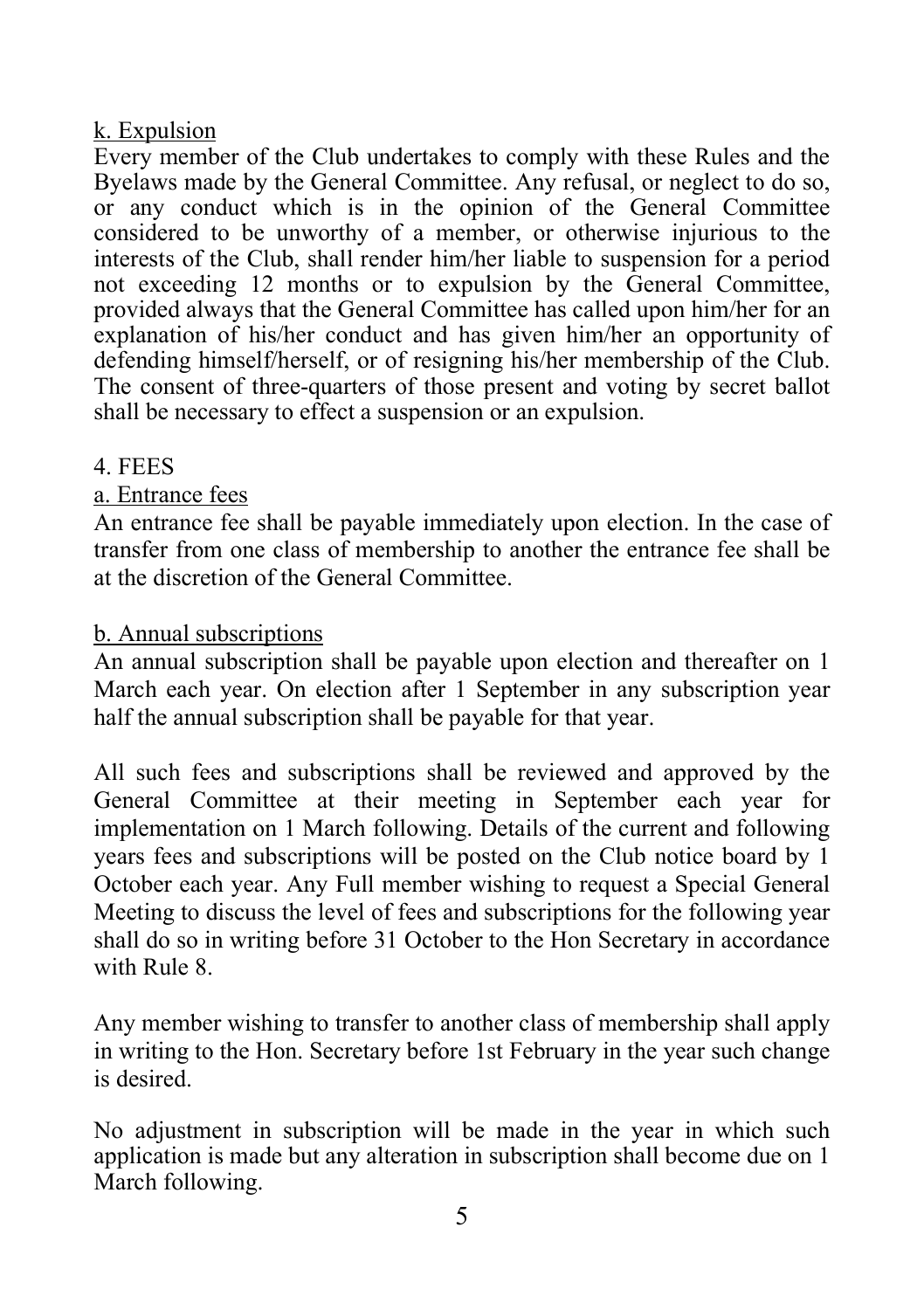A Full member between the ages of 18 and 25 in full time education or in other circumstances approved by the General Committee may apply to the Hon. Secretary in writing to pay Cadet membership subscription whilst such education or other circumstances continue.

A Full or Family member of at least 10 years continuous membership shall be entitled to a concessionary rate of annual subscription from 1 March following their 65<sup>th</sup> birthday provided the member makes written application with proof of age to the Hon Secretary no later than 30 days preceding 1 March. In the case of Family members, the qualifying age shall be that of the older member.

# 5. VISITORS

All visitors must be introduced by a Club member who is responsible for entering their names in the Visitors Book and for their conduct whilst on the Club premises.

## 6. OFFICERS

The officers of the Club shall be the following Flag Officers: Commodore, Vice Commodore and Rear Commodore, together with the Hon Secretary, Hon Treasurer, Hon Boatswain and the Hon Chairman of each of the following committees: Sailing, Cruiser, Harbour, House, Bar and Social. All officers shall be elected at the Annual General Meeting.

Officers shall continue in office until such time as their successors are appointed except that no Flag Officer shall continue in office for more than three consecutive years but shall be eligible for re-election after a period of one year out of the office vacated.

Candidates for office shall be Full members, shall state their willingness to serve, and shall be proposed and seconded by Full members who shall notify the Hon Secretary before the date of that ordinary meeting of the General Committee immediately preceding the Annual General Meeting.

A list showing such nominations and/or vacancies shall be posted on the Club notice board for a period of 21 days prior to such meeting of the General Committee and no further nominations shall be accepted after the date of that meeting except in the case of there being no nomination for any particular office.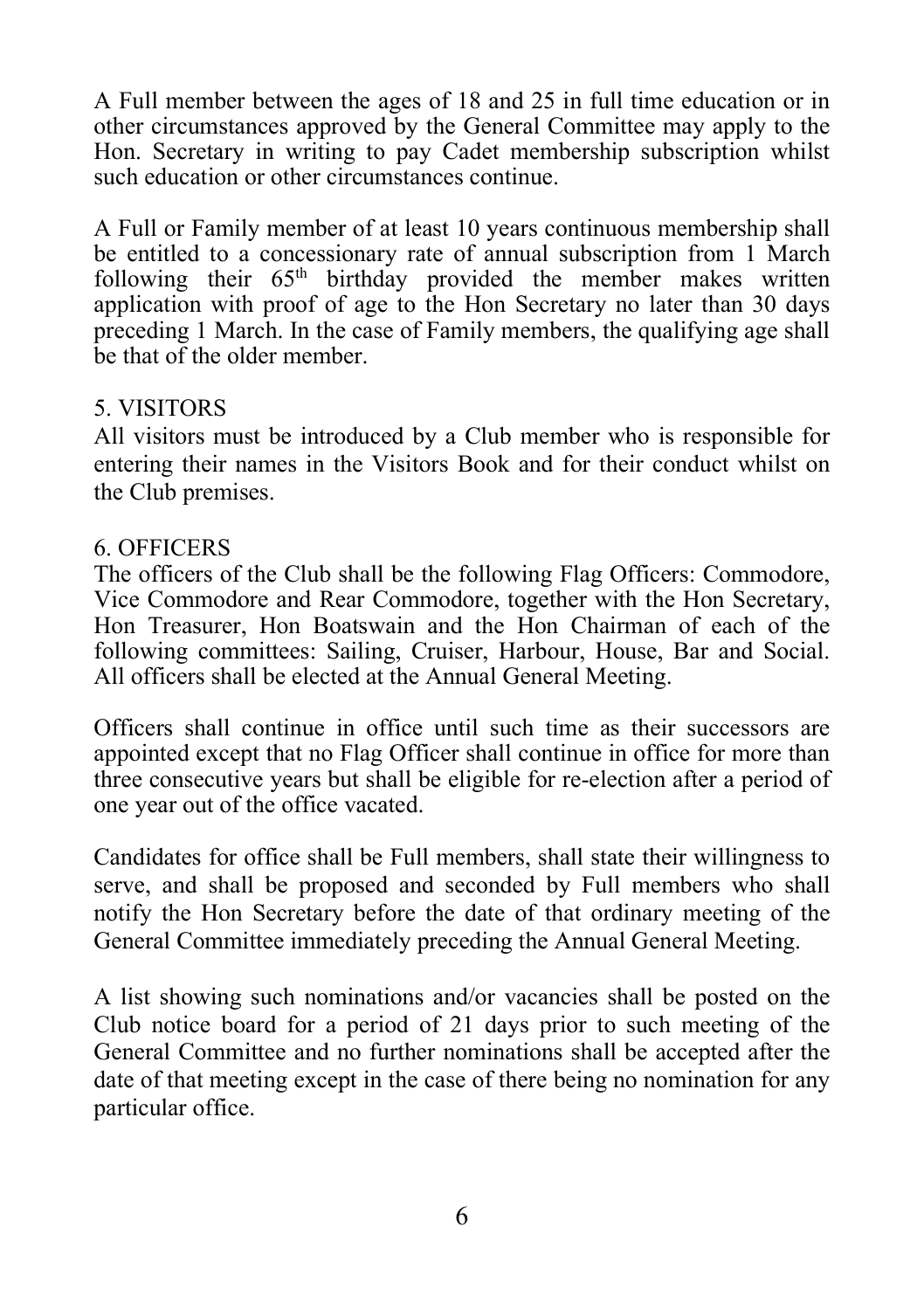In the event of two or more nominations for any one office the election at the Annual General Meeting shall be by secret ballot.

# 7. MANAGEMENT

# a. General Committee

The management of the Club shall be by a General Committee which shall consist of the Officers of the Club, as before stated, together with three Full members who shall be proposed and seconded by Full members and elected by ballot at the Annual General Meeting for a period of three years subject to one third of its number retiring in each year.

Should any vacancy occur between the dates of Annual General Meetings the General Committee shall itself appoint a member to fill such vacancy or vacancies until the next following Annual General Meeting and, in addition, the General Committee shall, at their discretion, have the right to co-opt on to the General Committee such further member or members as they think fit. Such co-opted members shall not, however, have the right to vote at committee meetings.

The General Committee shall meet monthly or as summoned at seven days notice given by the Hon Secretary at the request of a General Committee member. Not less than seven members are required to form a quorum.

The General Committee shall manage the affairs of the Club in accordance with these Rules and shall apply the funds of the Club to the objectives of the Club. The General Committee shall make such regulations as may be necessary governing the control and use of the bar provided that any such regulation covering the sale and/or consumption of intoxicating liquor shall be in accordance with Licensing Act 2003 and the Club Premises Certificate issued by the London Borough of Richmond upon Thames as Licensing Authority.

The General Committee shall have power to make such Byelaws which shall not be inconsistent with, nor in contravention of, these Rules as it may deem proper in the interests of the Club.

Should any eventuality arise which is not covered by these Rules it shall be referred to the General Committee and its decision thereon shall be final.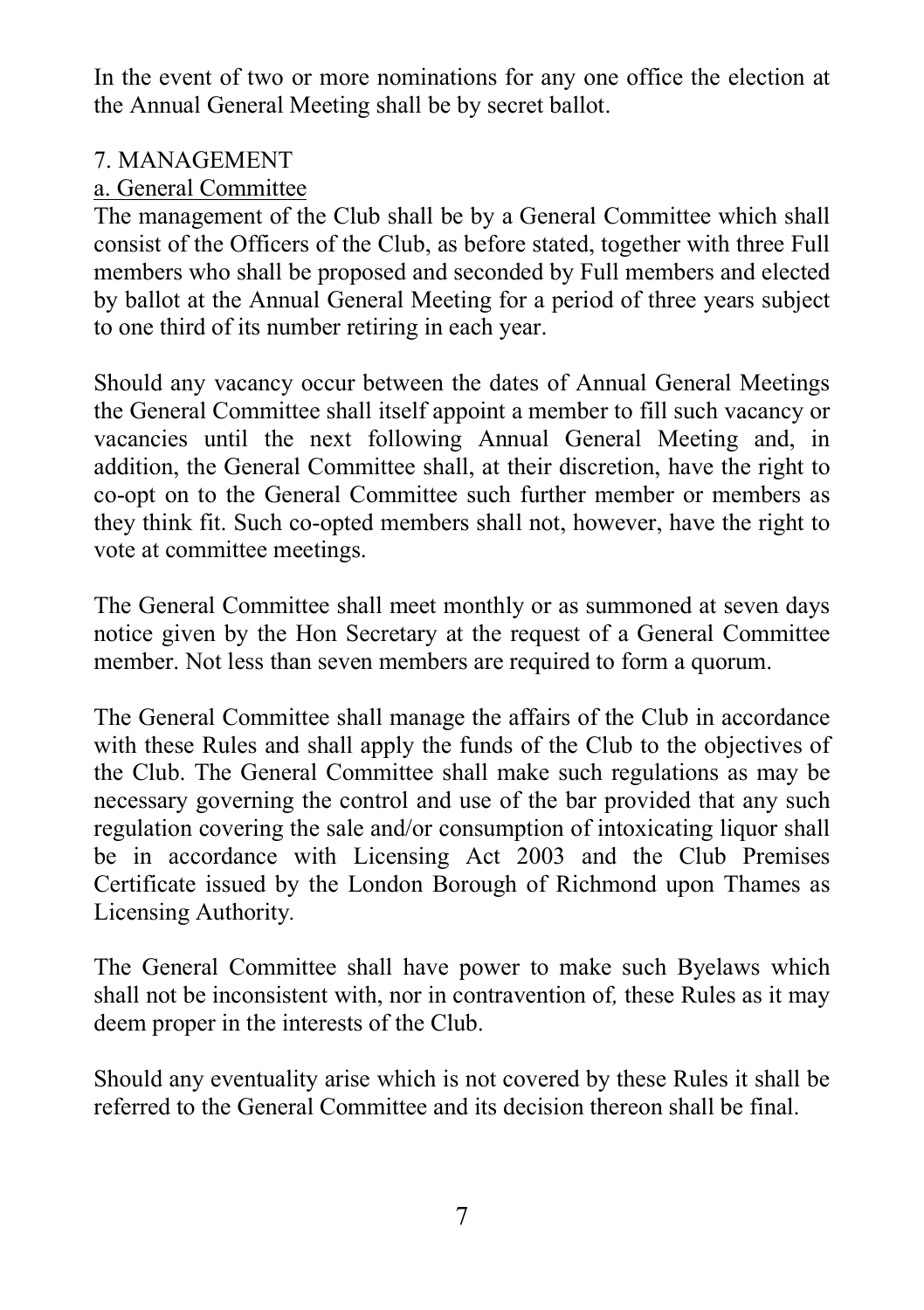The General Committee may, at its discretion, and subject to the approval of Cadet members generally, appoint a Cadet member as Cadet Mate who shall report to the General Committee as may be necessary on any matters concerning Cadet affairs or activities.

The General Committee may, at its discretion, and under special circumstances, permit members other than Full, Family or Cadet members to helm a boat in Club racing.

The General Committee shall have power to hold, acquire, sell or otherwise deal in any leasehold or freehold land and borrow upon the security of any land so held or acquired, provided always that such holding, acquisition, sale, other dealing or borrowing is consistent with the objects of the Club.

The General Committee shall have power to authorize who ever from within the Committee membership, from time to time to exercise any such powers relating to land as Trustees for and on behalf of the Club. The General Committee, or if appropriate such Trustees, may authorise the Hon Secretary to sign contracts relating to land consistent with the powers conferred by this Rule.

### b. Sub-committees

The following sub-committees shall be formed under the Chairmanship of those Officers appointed to such positions: Sailing, Cruiser, Harbour, House, Bar and Social.

Each sub-committee shall consist of one member of the General Committee in addition to the Chairman together with such other members of the Club who agree to be appointed from time to time and whose appointment is approved by the General Committee. Each sub-committee shall appoint a deputy Chairman and Secretary.

Such sub-committees shall under the direction of the General Committee be charged with the duty of running the day-to-day activities and amenities of the Club and shall present to each meeting of the General Committee a report upon their proceedings.

## 8. GENERAL MEETINGS

The Annual General Meeting shall be held each year on the third Wednesday in February or such other date in February as the General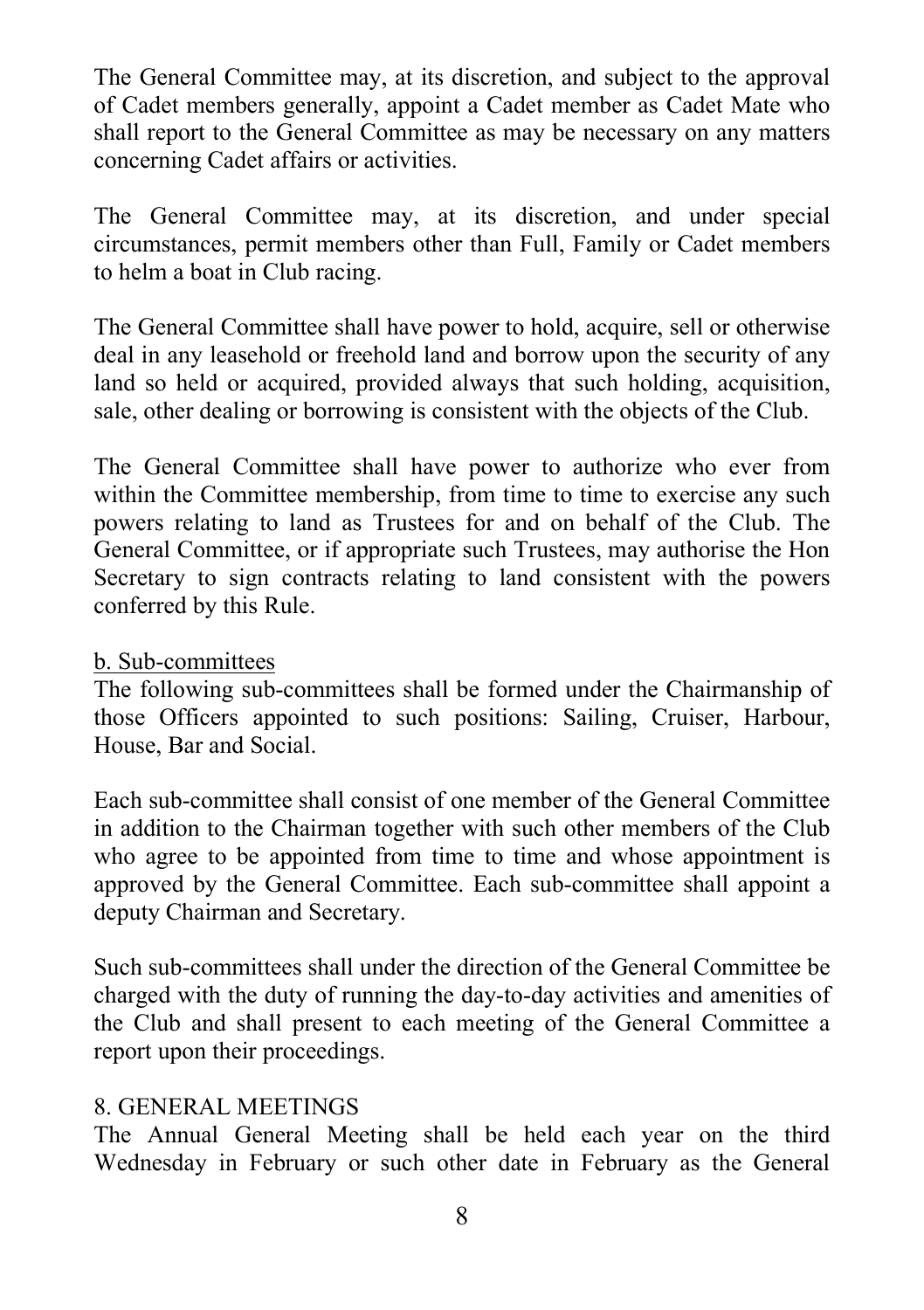Committee shall decide and not less than six weeks notice shall be given by a notice posted on Club premises.

A statement of accounts shall be presented which has been subject to independent examination. The independent examiner shall have the right to address the meeting to advise on any accounting matters which he/she believes should be brought to the attention of the members. The independent examiner for the following year is to be appointed at the meeting.

Notices of any proposition which a member wishes to put forward at the Annual General Meeting must be submitted in writing to the Hon Secretary not less than twenty-eight days before that meeting unless such proposition requires alteration or addition to these Rules.

Any alteration or addition to these Rules will be considered only at the Annual General Meeting, or at a Special General Meeting convened for that purpose. Such proposition may be submitted by the General Committee, or by any Full member who shall give notice in writing to the Hon Secretary defining the proposed alteration or addition and stating reasons therefore not less than six weeks before the date of that meeting at which it shall be considered. Such notice shall on receipt be displayed on the notice board for the benefit of members and shall remain until the day of that meeting. No amendment to that proposition will be accepted for consideration unless similar notice in writing has been given to the Hon Secretary not less than three weeks before the meeting and such notice shall similarly be displayed.

A Special General Meeting may be called by the General Committee on not less than fourteen days notice in writing to members or upon request by any Full member.

Such request shall be made in writing to the Hon Secretary stating reasons and signed by twenty Full members, or one fifth of the total Full membership whichever is the lesser. Where such request is to consider matters other than alteration or addition to these Rules a Special General Meeting shall then be called as soon as possible after twenty-eight days from receipt by the Hon Secretary of such request. Should such request be to consider alteration or addition to these Rules the procedure prescribed in paragraph 4 of this Rule shall be followed and a Special General Meeting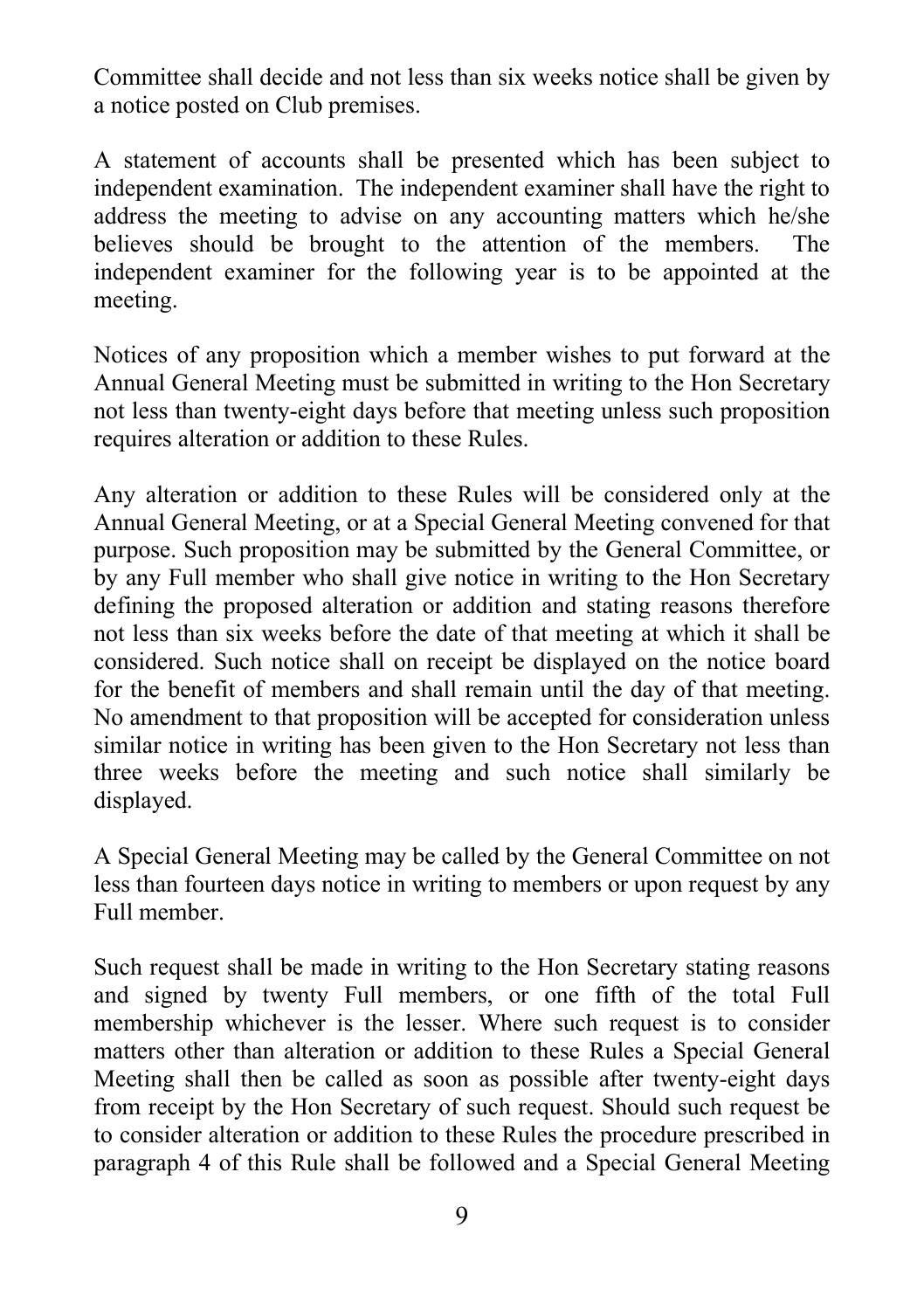shall then be called as soon as possible after six weeks following receipt by the Hon. Secretary of the request for such meeting. In either case not less than fourteen days notice in writing of the date of such meeting shall be given to members.

At any General Meeting the presence of twenty Full members shall constitute a quorum unless that number shall exceed one half of the total Full membership in which case half that membership shall constitute a quorum

# 9. LIMITATION OF CLUB'S LIABILITY

a. Members of the Club their guests and visitors may use the Club premises and other facilities of the Club entirely at their own risk and impliedly accept that:

(i) The Club will not accept any liability for any damage to or loss of property belonging to members their guests or visitors to the Club.

(ii) The Club will not accept any liability for personal injury arising out of the use of the Club premises and any other facilities of the Club, or out of participation in any event organised by the Club, whether sustained by members, their guests, or visitors, or caused by the said members, guests, or visitors whether or not such damage, or injury, could have been attributed to or occasioned by, the neglect, default, or negligence of any of the Club officers, committee, or servants of the Club.

(iii) Before inviting any guests, or visitors, onto the premises, or to participate in events organised by the Club, members will draw their attention to this rule

b. The race organisers shall not be liable for any loss, damage, death, or personal injury, howsoever caused to the owner/competitor, his skipper, or crew, as a result of them taking part in the race(s). Moreover, every owner/competitor warrants the suitability of their craft for the event(s).

c. Parents and guardians are warned that the Club is only able to provide support boat facilities during the hours of club activities. At all other times no support facilities are provided.

10. The Club may be wound up at any time if agreed by two thirds of those present and voting at any General Meeting. Any assets obtained by grant or donation shall be returned to their providers if they require it. All other assets shall be passed to another group with similar aims.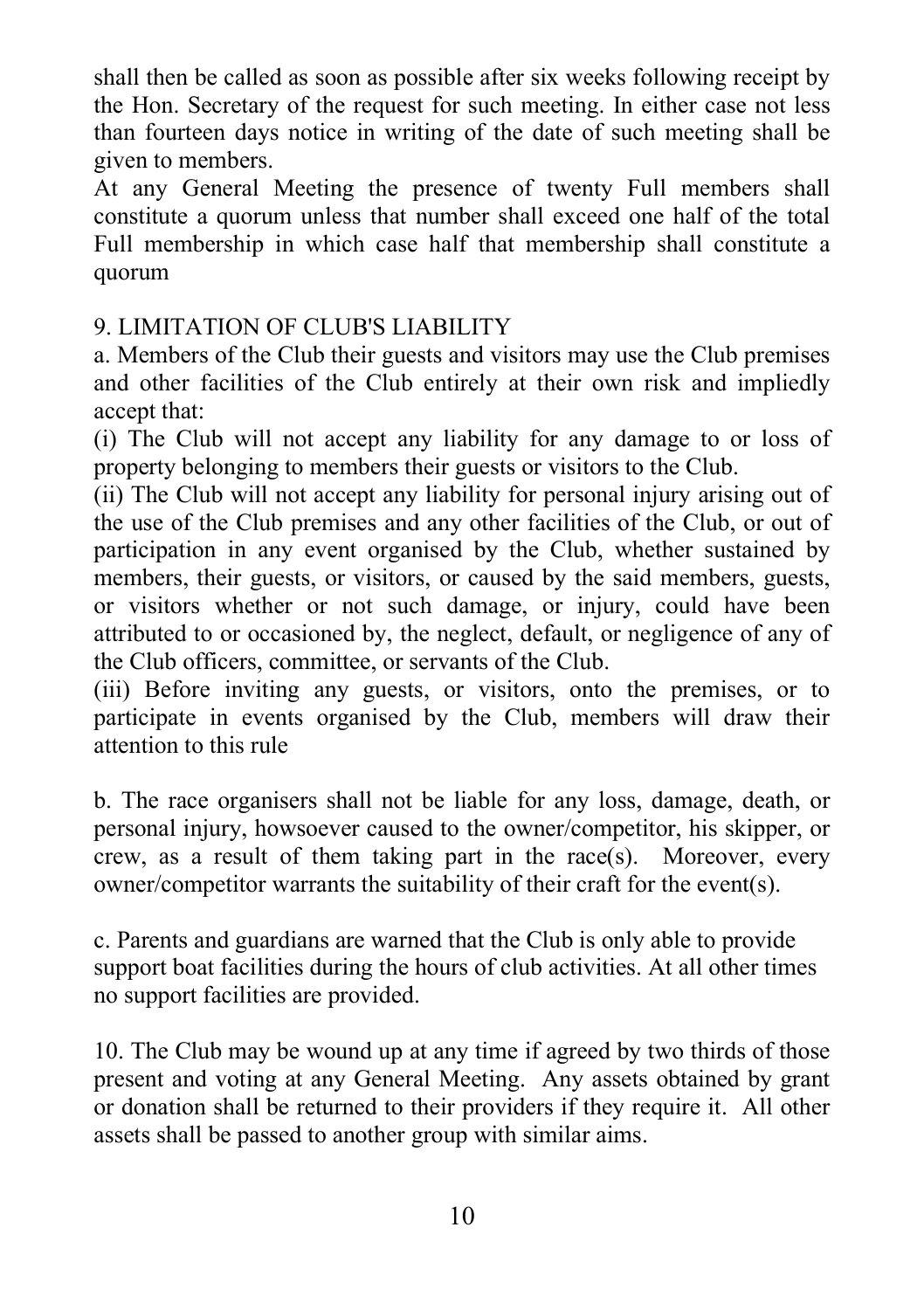These Rules are based on the decisions reached at the Extra-ordinary General Meeting held at the Club House on 18 April 1973 and include revisions up to and including those approved at the 2021 AGM.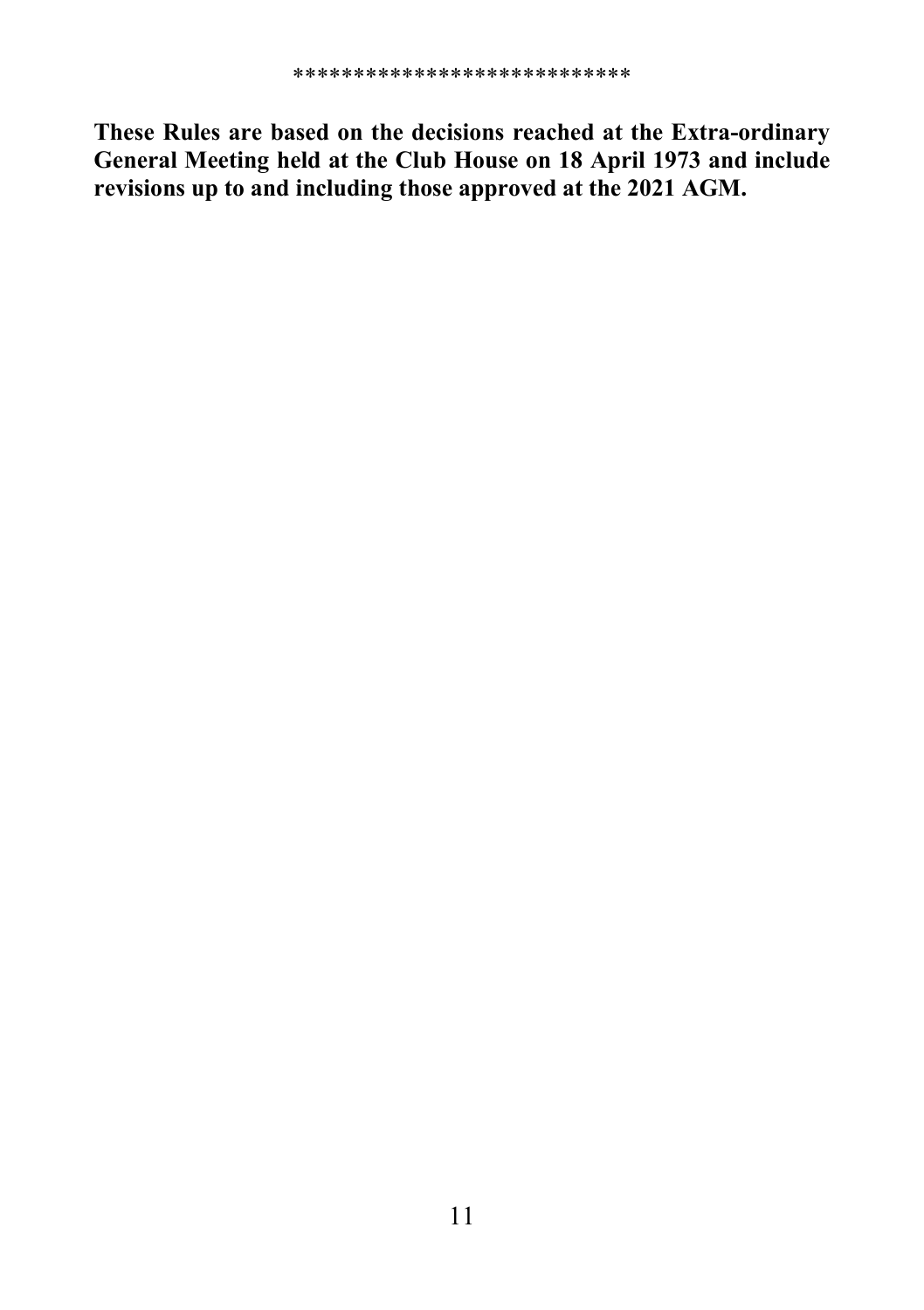# TWICKENHAM YACHT CLUB GENERAL, MOORING AND RACING BYELAWS

These Byelaws are to be read in conjunction with the Club Rules which shall take precedence in the event of doubt.

## GENERAL BYELAWS

### 1. USE OF THE CLUB

### 1.1 Upper Deck

a) Club members are reminded that the Upper Deck constitutes licensed premises under the Licensing Acts. All rules and regulations governing the use of such premises by persons under the age of 18 years are to be complied with. Only members and their guests are permitted to purchase from the Bar.

b) No child under 16 years of age shall use the games facilities without being under the direct supervision of an adult member.

c) All members shall ensure that they sign in their visitors and guests in the Visitors book.

1.2 General - including Upper Deck

a) No bathing is allowed from any part of the Club premises.

b) Dogs are not permitted on Club premises unless on a lead and are not permitted at all on the Upper Deck.

c) No fishing is allowed from any of the Club's frontage.

d) Members shall be properly dressed whilst on Club premises.

e) All children under the age of 16 years shall wear an adequate lifejacket or buoyancy aid whilst afloat or on Club pontoons.

f) Children other than Cadet members shall at all times be in the charge of an adult whilst on Club premises; this adult shall be responsible for their conduct and safety. Guests introduced by Cadet Members are only permitted when known personally to the Cadet Member concerned, who shall be responsible for their conduct and safety.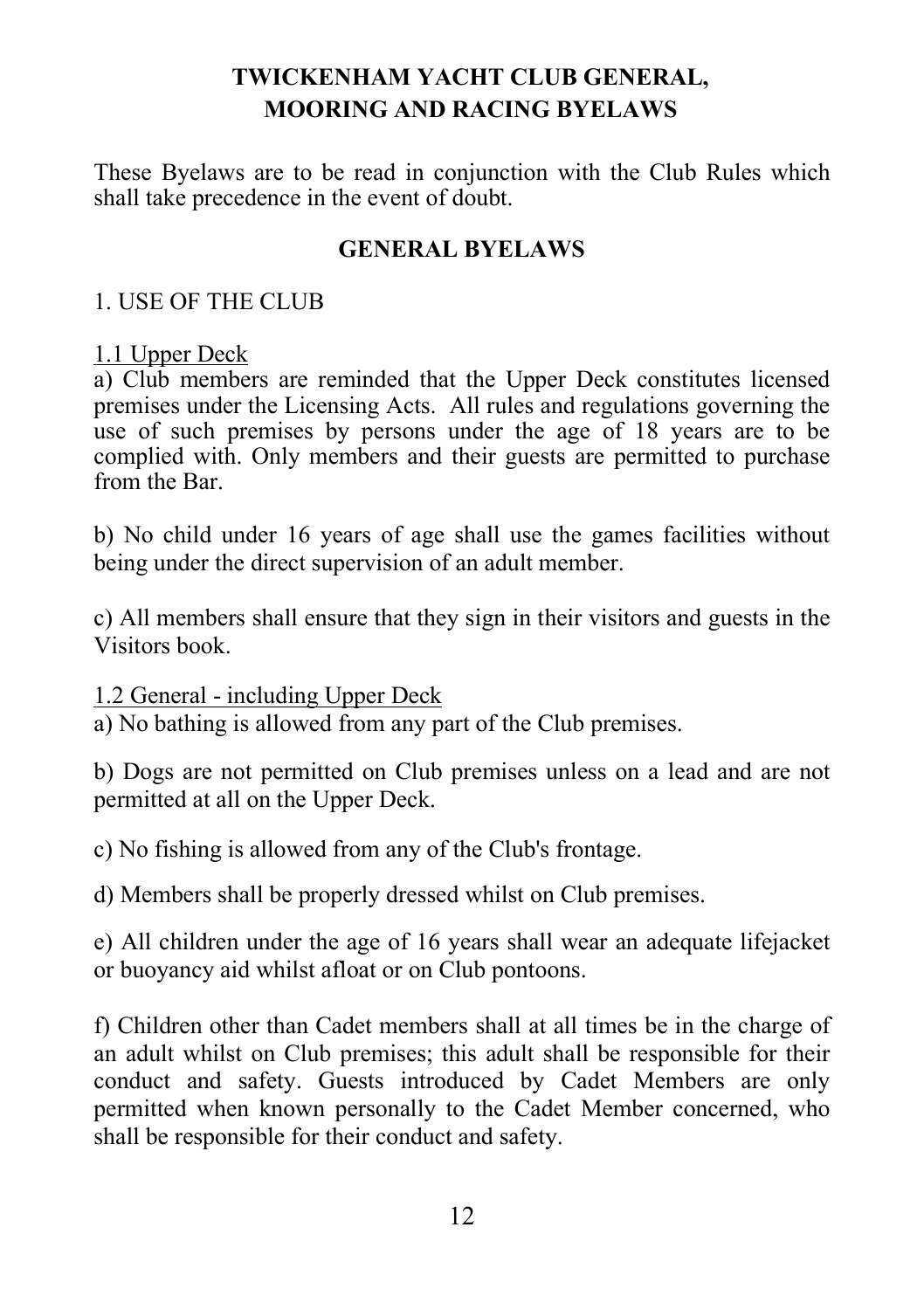2. GUESTS

a) Full members may introduce personal guests not exceeding four in number on any one occasion. The names shall be entered in the Visitors' Book. No individual guest may be introduced on more than six occasions in any one year. Members should make their guests aware of any relevant Rules or Regulations while they are on Club premises.

b) Every guest shall be accompanied by their host for the full period of their visit. Such guest shall not include any person who has been refused membership of the Club or any ex-member resulting from the provisions of Rule 3k (Expulsion)

 c) Guests may make purchases from the bar, including intoxicating liquor, providing they have been

i) Signed in by the host member and

ii) Introduced to the bar steward on duty.

# 3. GENERAL CONDUCT

Members and their guests are expected to comply with the traditions and spirit of the Club. Members shall comply with directions issued by Club Officers acting in their elected capacity. It is the responsibility of members to ensure that infringement of the Rules or these Byelaws is brought to the notice of the General Committee as soon as possible.

# 4. SUSPENSION OR MODIFICATION OF BYELAWS

Any of these Byelaws may be suspended or amended for any special event or for any other reason agreed by the General Committee; such amendment or suspension being effective upon the posting of a notice by the Hon. Secretary upon the Club notice board.

\*\*\*\*\*\*\*\*\*\*\*\*\*\*\*\*\*\*\*\*\*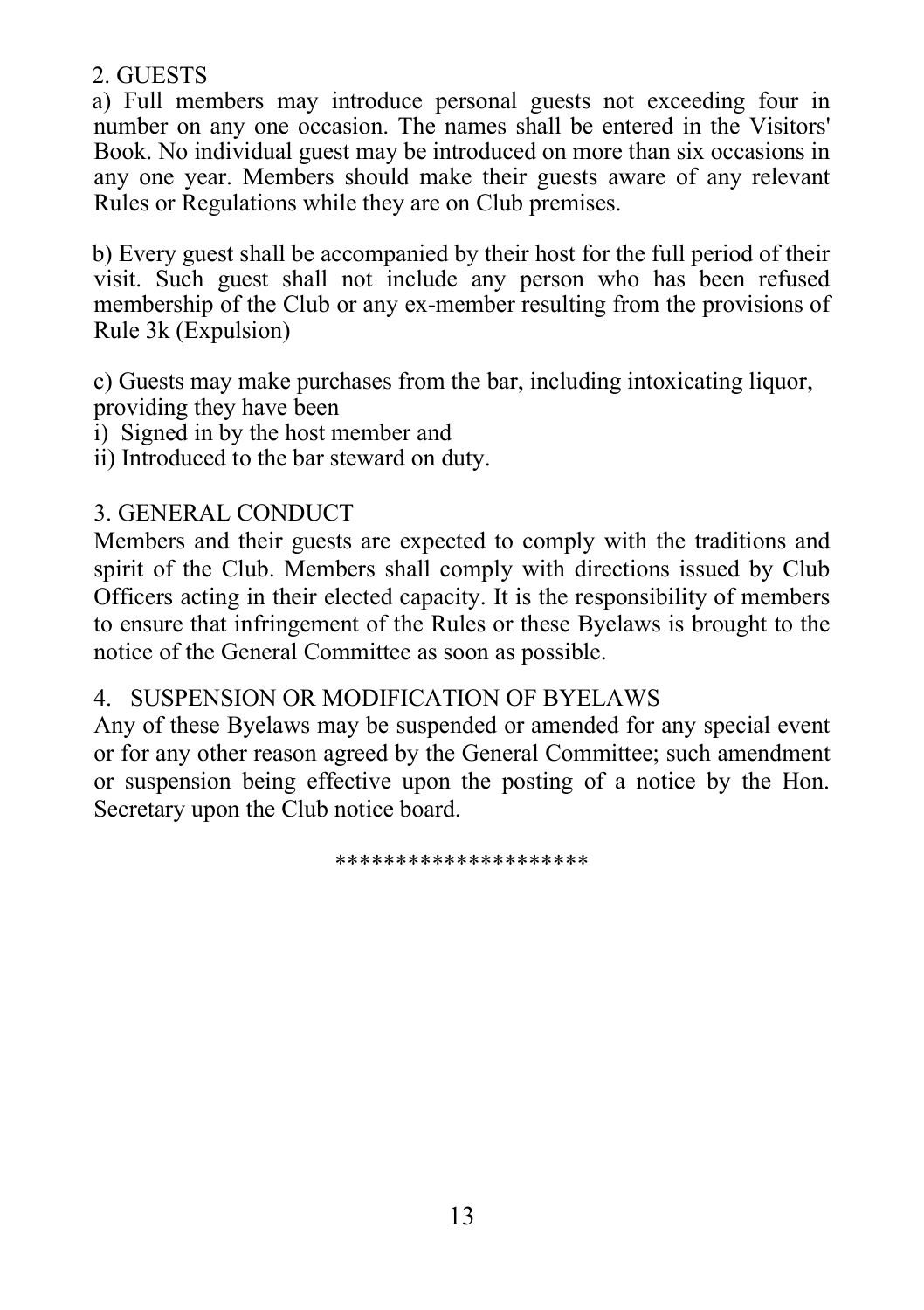# ANNEX 1

# MOORING BYELAWS

- 1. These Mooring Byelaws completely replace all previous Mooring Byelaws and are effective from 1<sup>st</sup> March 2022.
- 2. For the purposes of these Byelaws:
	- a. "Keeper" is the person responsible for paying mooring fees and all aspects of a boat's maintenance and management.
	- b. "User(s)" are one or more persons to whom a Keeper has given permission to use his or her boat.
	- c. "Mooring Year" is the period from 1st March to the last day of February.
	- d. "Annual Mooring Fee" is the fee calculated according to the scale of charges agreed by the General Committee and displayed in the clubhouse at least one month before the start of and during the Mooring Year
	- e. "Date of Allocation": the earlier of the date at which a mooring is allocated by the Harbour Master to a Keeper and a specified boat and the date on which the boat actually occupies the mooring.
	- f. "Date of Surrender": the later of the date at which a mooring ceases to be allocated by the Harbour Master to a Keeper and a specified boat and the date on which the boat actually leaves the mooring.
	- g. "Club Facilities" mean the moorings, tenders, pontoons and parts of the clubhouse and yard necessary to proceed from the public highway to a moored boat.
- 3. Moorings are allocated by the Harbour Master acting under the direction of the General Committee and are non-residential. A specific mooring is allocated to a specific boat and Keeper. The Keeper does not have the right to moor a different boat or to lend his/her mooring to someone else.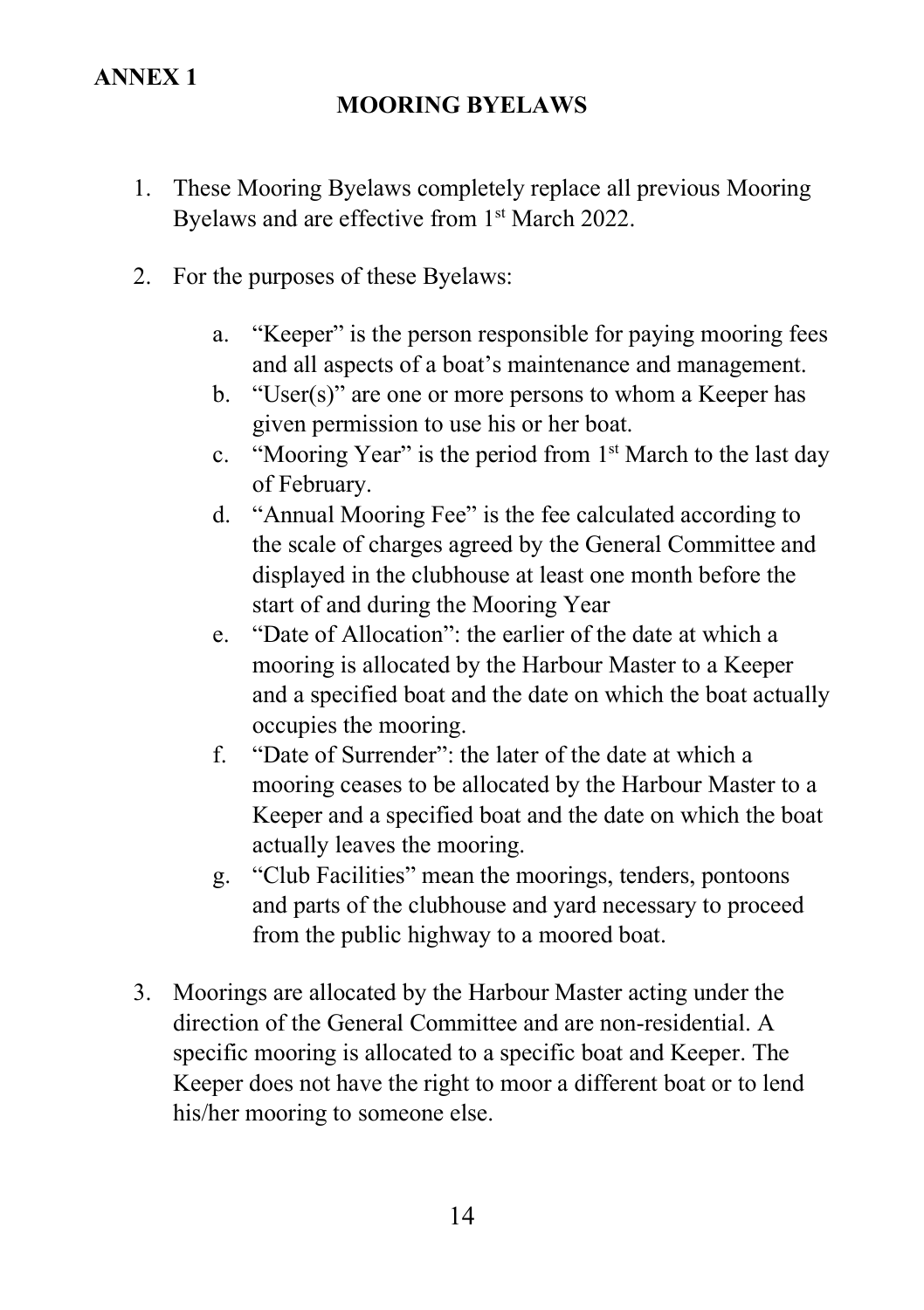- 4. Any Keeper or User must be a Full, Family or Life member of the Club.
- 5. Calculation of mooring fees:
	- a. The Keeper of any boat which has been allocated a mooring on 1<sup>st</sup> March must immediately pay the Annual Mooring Fee.
	- b. If a boat is allocated a mooring after  $1<sup>st</sup>$  of March a fee calculated as (Annual Mooring Fee) multiplied by (number of days between the Date of Allocation and the end of February) divided by 365 must be paid immediately.
	- c. If the Keeper of a boat surrenders its allocated mooring after 1st March a refund calculated as (Annual Mooring Fee) multiplied by (number of days between the Date of Surrender and the end of February) divided by 365 will be paid by the Club within 30 days.
	- d. If the Keeper of a boat has surrendered its mooring and the same Keeper is allocated any mooring for the same boat within eight calendar months from the Date of Surrender a fee equal to the (Annual Mooring Fee) multiplied by (number of days between the Date of Surrender of the mooring and the Date of Allocation of any mooring) divided by 365 is payable immediately.
	- e. If a boat is transferred between different but associated keepers the Harbour Master may deem them to be one Keeper for the purposes of calculating the fee payable under paragraph 5d.
	- f. If the fee or refund calculated under paragraphs 5b. to 5e. is less than £20 nothing is payable or refundable.
- 6. The Harbour Master shall display in the clubhouse a list of members awaiting moorings. The member who has been longest on this list shall be allocated the first suitable mooring to become available. To be eligible for a mooring a member must be a Keeper or have an immediate prospect of becoming one.
- 7. If a Keeper of a specific boat has been allocated and paid the appropriate fee for a previous Mooring Year he/she will be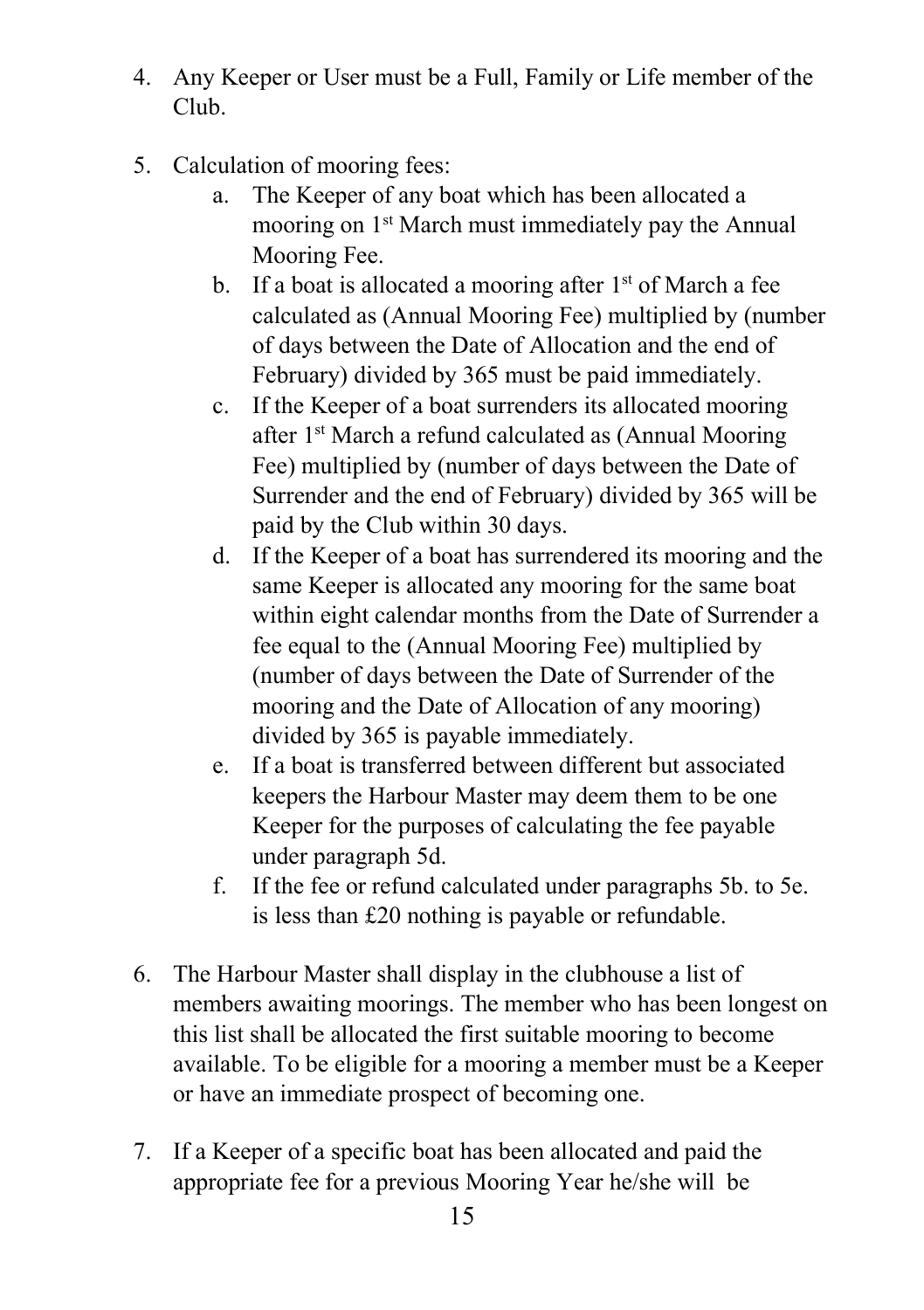allocated the same or a similar mooring for the same boat for the next Mooring Year unless The Keeper has informed the Harbour Master that he/she wishes to surrender the mooring.

- 8. If a Keeper wishes to replace one boat with another the Harbour Master will use reasonable endeavours to allocate a mooring to the replacement boat. An additional fee or refund may be payable following the methodology in paragraph 5 of these Byelaws.
- 9. If a boat and/or equipment is left on Club premises and berthing fees or membership subscription is fully or partly unpaid three months after the due date the General Committee may dispose of the boat and or equipment as they see fit.
- 10. Provided that three quarters of those voting agree the General Committee may give one months notice to a Keeper that:
	- a. His / her mooring agreement will not be renewed at the start of the next Mooring Year.
	- b. He / she must remove his / her boat from the allocated mooring in which case a refund calculated as in paragraph 5d will be paid by the Club within thirty days of the boat leaving the mooring.
- 11. Keepers and Users may invite guests to their boat. However at least one Keeper or User must be present when a guest uses the Club Facilities. Use of the bar and other Club premises is governed by the Rules and General Byelaws of the Club.
- 12. Except for Club boats, there shall be no mooring alongside pontoons or rafts unless directed by the Harbour Master.
- 13. Club dinghies are supplied for the use of Keepers, Users and their guests to enable them to get to and from their moorings. They shall not be left unattended at moorings but must be returned to the pontoon as quickly as possible.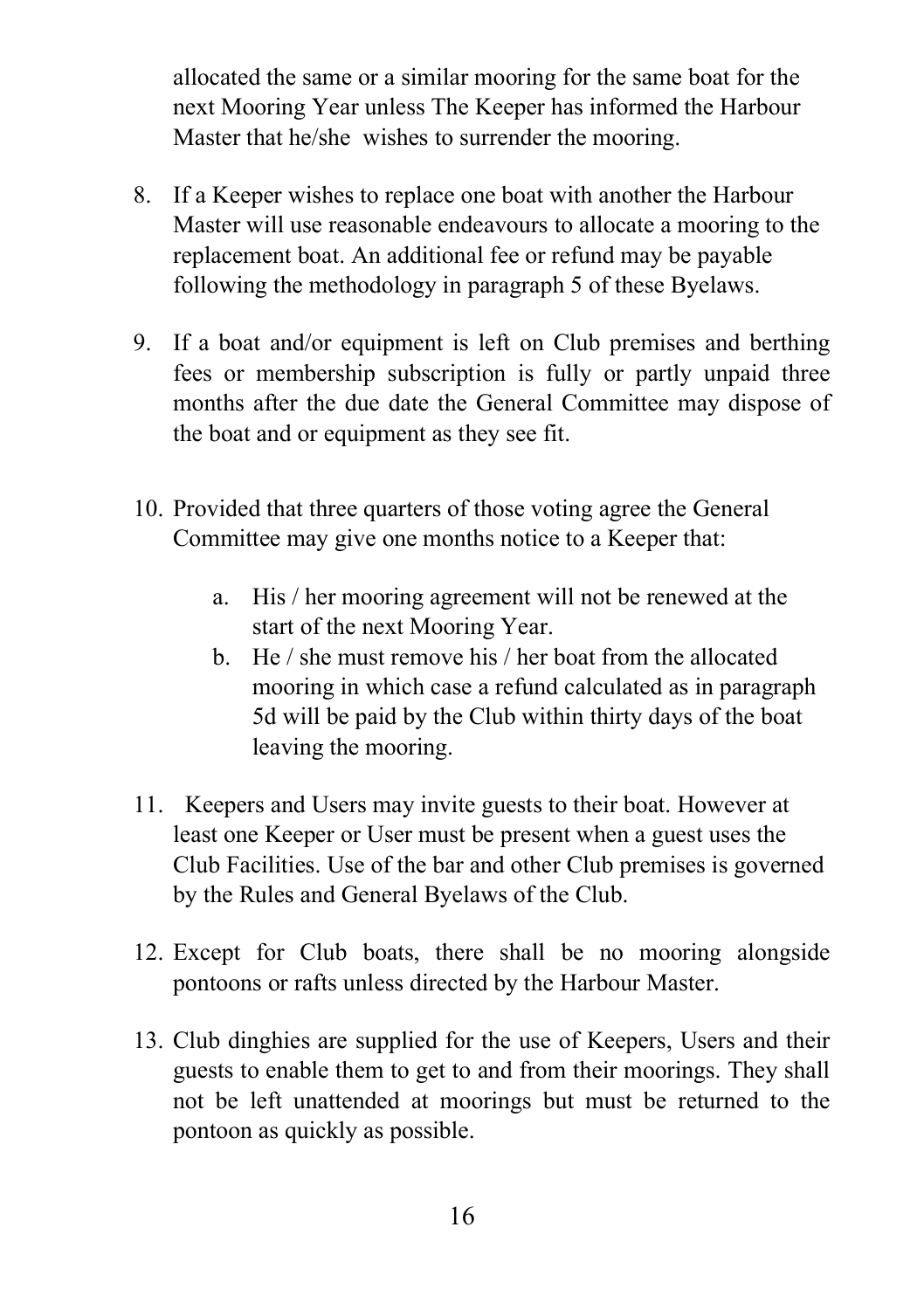- 14. The proper mooring and safety of a boat is the responsibility of the individual Keeper.
- 15. Using boats attached to the Club moorings as swimming platforms is prohibited.
- 16. In order to maintain an even tension on the mooring trots Keepers and Users shall ensure that bridles are maintained at their correct length (equal to the length of the mooring) and are always tied to fore and aft buoys. Bridles must not under any circumstances be cut, removed, or shortened.
- 17. No boat shall be allowed to occupy a berth unless in the reasonable opinion of the Harbour Master it is being properly looked after and used reasonably.
- 18. If necessary the Harbour Master may ask a Keeper to move his or her boat. If the Keeper cannot be contacted and in cases of an emergency the Harbour Master may move the boat his/herself.
- 19. The name/number shall be painted on all boats. Where a cover is used this shall also be clearly marked.
- 20. All boats occupying wet or dry Club moorings must be insured against third party claims to a minimum sum of £5 million.
- 21. All Keepers and Users must read and sign the Club Mooring Safety Guidance and Liability Form, a copy of which must be sent to the Harbour Master.
- 22. Any deviation from these rules must be approved by the General Committee.

\*\*\*\*\*\*\*\*\*\*\*\*\*\*\*\*\*\*\*\*\*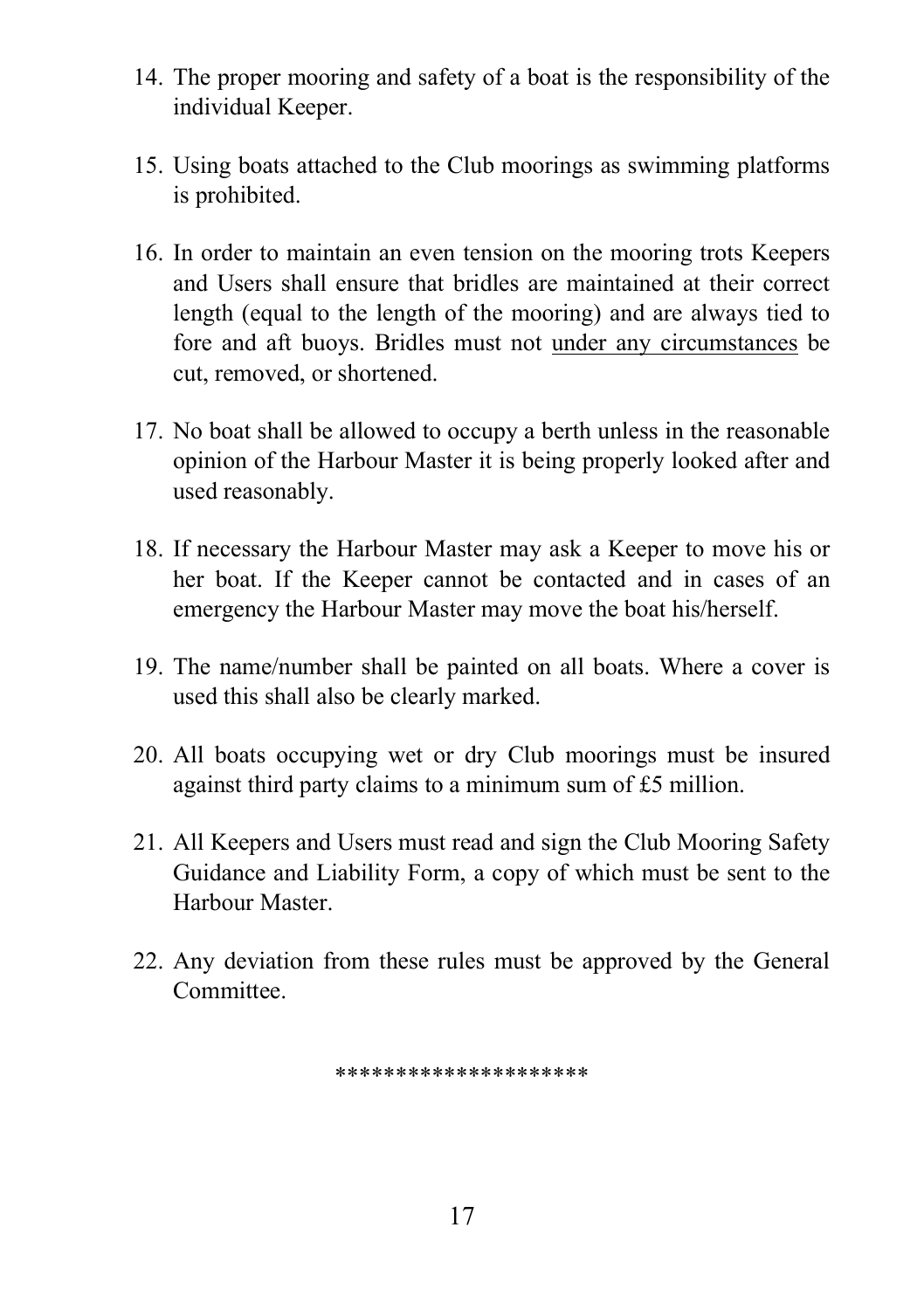# RACING BYELAWS

# 1. SAILING COMMITTEE

The Sailing Committee shall consist of the Chairman of the Sailing Committee together with other members as prescribed by Rule 7 b of Twickenham Yacht Club.

## 2. MANAGEMENT OF RACES

Races will be managed in accordance with the current Racing Rules of Sailing (RRS), the prescriptions of the Royal Yachting Association, the Sailing Instructions of the Twickenham Yacht Club and the appropriate class rules.

For the purpose of these rules the Race Committee shall be the Sailing Committee of the Twickenham Yacht Club and/or such persons as the Sailing Committee shall direct.

## 3. SUNDAY SESSIONAL RACING

Sunday racing is divided into three-point scoring sessions for all classes, the best four races in each session to count. The best ten races will count for the season.

## 4. OTHER RACES

The Sailing Committee will arrange races on Wednesday evenings, a week's pursuit racing, and other events for the Trophies listed in Byelaw 10.

## 5. HANDICAPS & CLASSES

Handicaps and allocation of boats to classes will be decided upon by the Race Committee. A boat shall only race in the class to which she is allocated and entered. Handicaps will be based upon the Portsmouth Yardstick system with adjustments at the discretion of the Sailing Committee.

## 6. RACE OFFICERS, ASSISTANT RACE OFFICERS & SUPPORT BOAT CREWS

These duties will be allocated by the Sailing Committee.

Points equal to 2nd place will be awarded to helmsmen undertaking these duties assuming that their boat does not sail.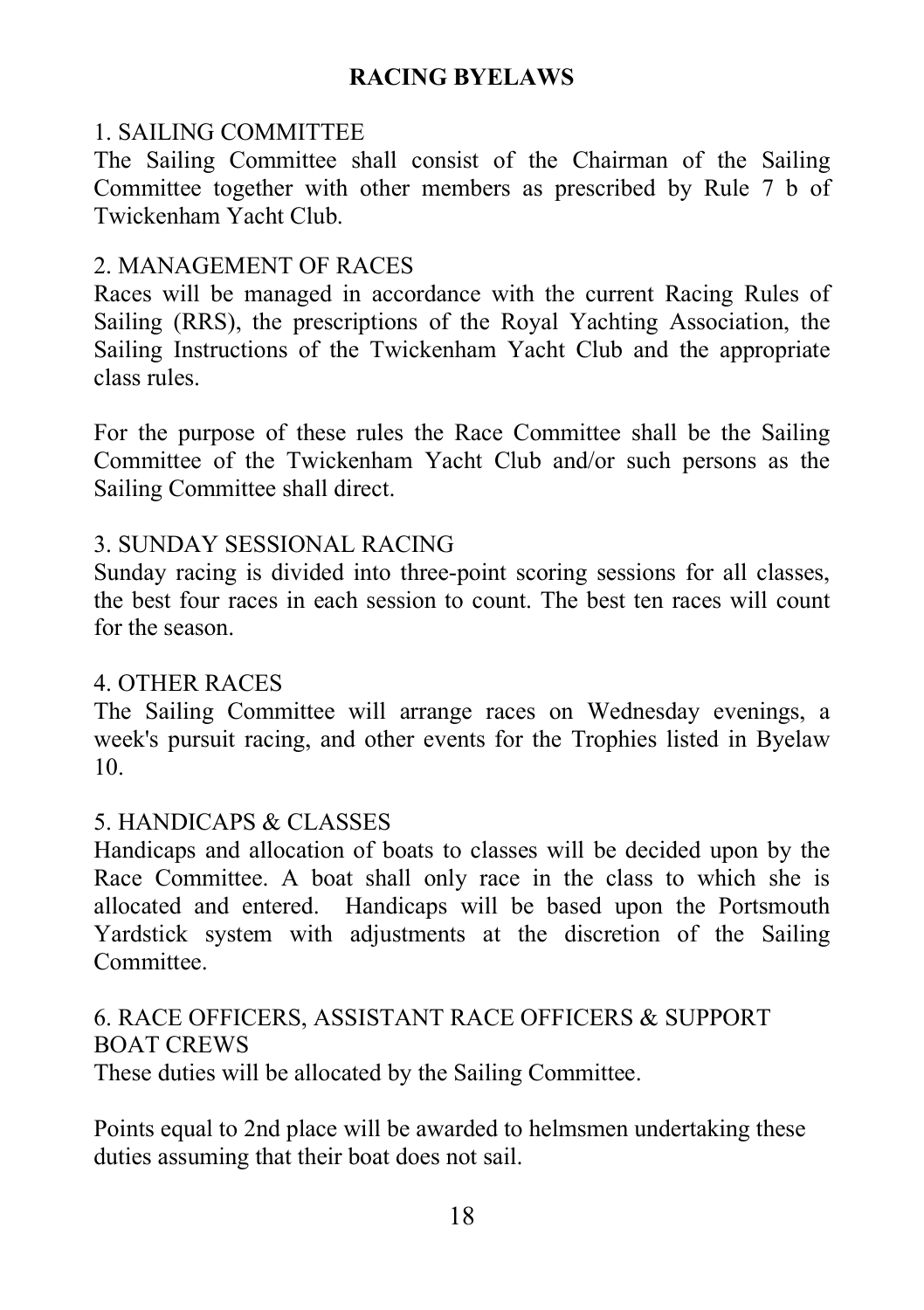All helmsmen, crews and sailing members should familiarize themselves with the "Sailing Instructions", "Officer of the Day Duty Instructions" & Support Boat Crew Instructions.

In adverse conditions the Race Officer must ensure that two adults man the Support Boat.

No child under the age of 12 is allowed in the Support Boat except in emergency. This is a Racing Byelaw and does not apply to other club activities.

### 7. SINGLE BOAT ENTRIES IN CLUB RACES

When only one boat turns out for any Club race two points will be awarded provided that they start on the time scheduled for their class on their own and they complete the course set by the Race Officer. Retirement or out of time will count for three points.

### 8. SAIL NUMBERS

RRS Rule 77 will apply. Sail Numbers will be issued by the Chairman of the Sailing Committee where necessary.

#### 9. ENTRIES

Boats shall be deemed entered when the completed form and racing fee is handed to the Chairman of the Sailing Committee along with the Certificate of Insurance and Measurement Certificate with current Buoyancy Endorsement where necessary.

## 10. TROPHIES FOR RACING

| Sundays              | Shead Cup                       | Enterprise |
|----------------------|---------------------------------|------------|
|                      | Espezel Cup                     | Handicap   |
|                      | Foreman Cup                     | Solo       |
|                      | Rose Bowl                       | N 12       |
|                      | Cadet Shield                    | Junior     |
|                      | Crews Salver                    | Crew       |
| Wednesday            | Featherstone Cup                |            |
|                      | Junior Helm Cup                 |            |
| R.N.L.I.             | Smithy Cup                      |            |
| <b>Winter Series</b> | <b>Truscott Shield</b>          | Handicap   |
|                      | Winter Shield & TYC Barrel N 12 |            |